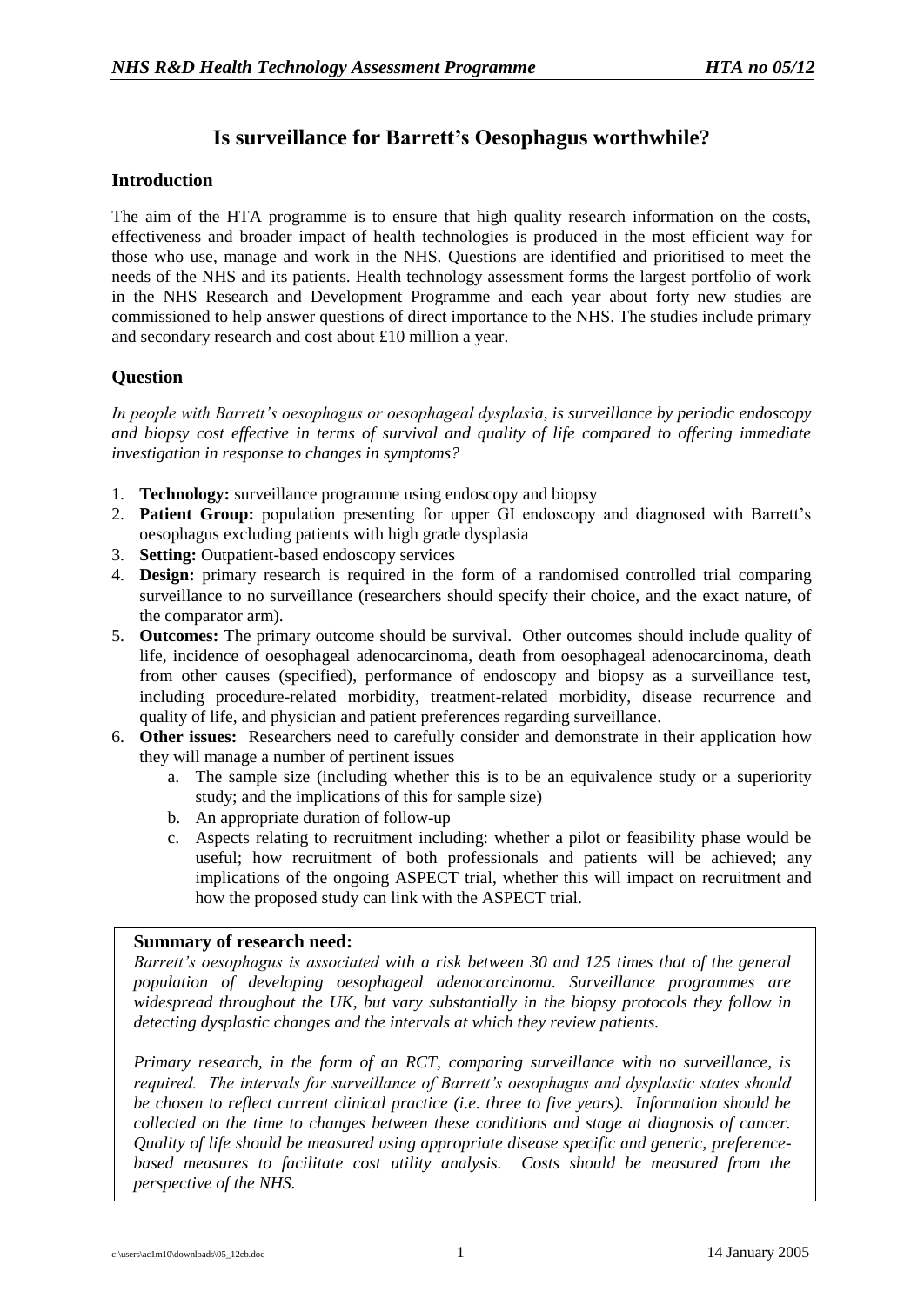This research question emerged out of a report into Surveillance for Barrett's Oesophagus that the HTA programme commissioned from the Peninsula Technology Assessment Group (PenTAG) (project reference 03/49/01). The aim of this project was 'to summarise what we know and what we need to know about the value of surveillance for Barrett's oesophagus.' From more information, see the NCCHTA website [\(http://www.ncchta.org\)](http://www.ncchta.org/). The report from this project is currently being prepared for publication in the HTA monograph series; however the authors have kindly agreed to make available a pre-publication copy of their report in confidence. Applicants can obtain a copy of this report by returning a signed HTA Confidentiality Agreement (available at [http://www.ncchta.org/calls/05-12.htm\)](http://www.ncchta.org/calls/05-12.htm). Applicants should take account of this report in their application.

For many of the questions posed by the HTA programme, a randomised controlled trial is likely to be the most appropriate method of providing an answer. However, there may be practical or ethical reasons why this might not be possible. Applicants proposing other research methods are invited to justify these choices.

Applicants are asked to:

- 1. Follow the Medical Research Council's Good Clinical Practice guidelines [\(http://www.mrc.ac.uk/pdf-ctg.pdf\)](http://www.mrc.ac.uk/pdf-ctg.pdf) when planning how studies, particularly RCTs, will be supervised. Further advice specific to each topic will be given by the HTA programme at full proposal and contract stages.
- 2. Note that trials involving medicinal products must comply with European Union Directive 2001/20/EC. For trials covered by the Directive the DH, with the HTA programme acting as their agent, is prepared, *in principle,* to be nominated as the sponsor. The responsibilities of the sponsor, as indicated by the directive, will then be agreed amongst the HTA programme, the host institution and the successful applicant. The DH reserve the right to withdraw from the role of sponsor if they are not satisfied with the arrangements put in place to conduct the trial. Experience shows that some host institutions prefer to assume the role of sponsor for purposes of the EU Clinical Trials Directive [2001/20/EC]. This is consistent with their duties and responsibilities under the Research Governance Framework and the HTA programme would support this approach.

If you are not clear as to whether your trial is covered by the directive you should contact the MHRA (info@mhra.gsi.gov.uk) for help in this matter.

Their website (http://medicines.mhra.gov.uk/ourwork/licensingmeds/types/clintrialdir.htm) contains the latest information about the EU Clinical Trials Directive [2001/20/EC] and a helpful FAQ page.

## **Making an application**

If you wish to submit an outline proposal on this topic, complete the electronic application form and return it to the Commissioning Manager at the National Coordinating Centre for Health Technology Assessment, Mailpoint 728 Boldrewood, University of Southampton, Southampton SO16 7PX by *Wednesday 27 April 2005.* Outline applications will be considered by the HTA Commissioning Board at its meeting in *July.* If they are acceptable, investigators will be given a minimum of eight weeks to submit a full proposal.

## *Applications received after 1300 hours on the due date will not be considered.*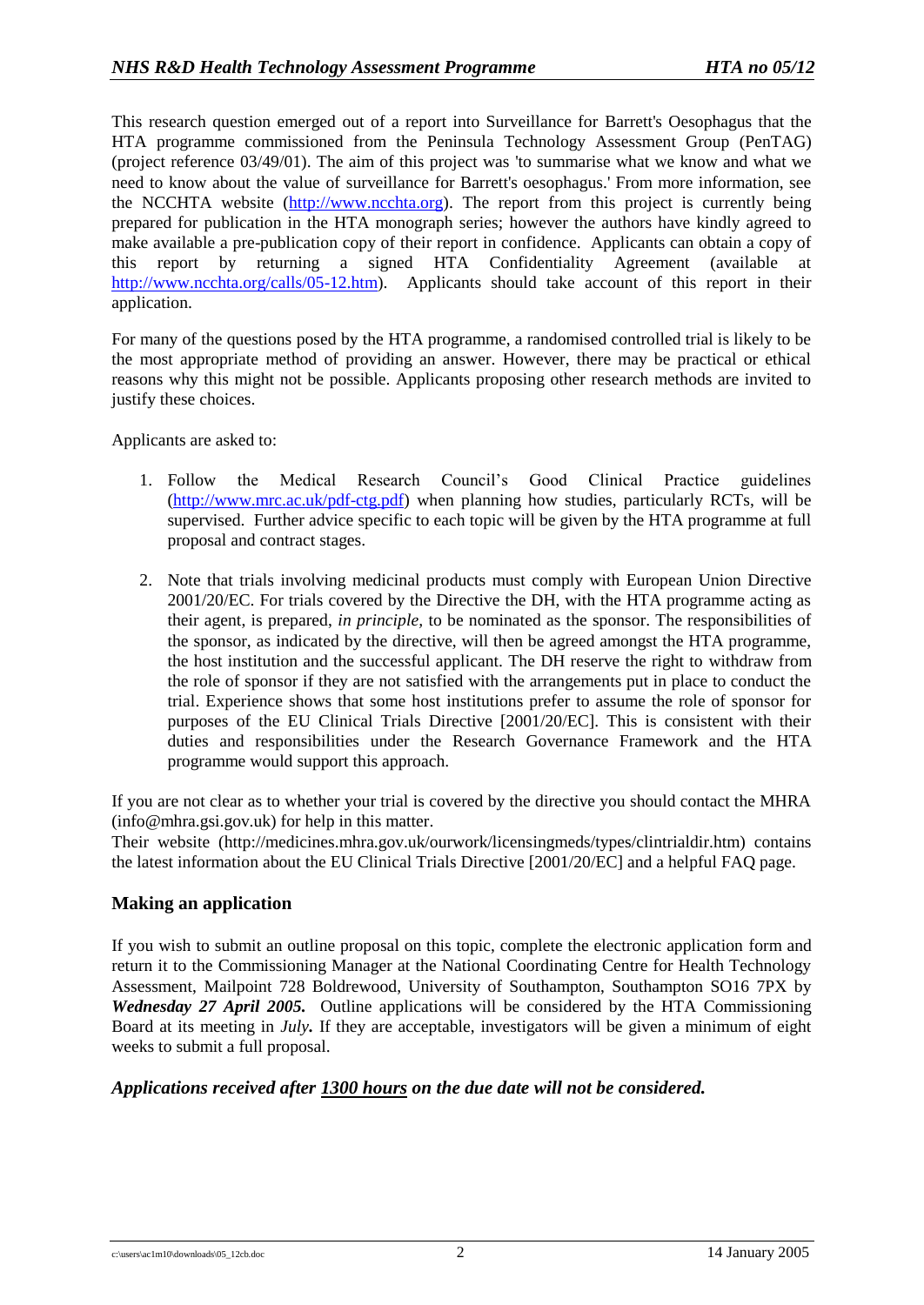# **Guidance on applications**

## **Required expertise**

HTA is a multidisciplinary enterprise. It needs to draw on the expertise and knowledge of clinicians and of those trained in health service research methodologies such as health economics, medical statistics, study design and qualitative approaches. HTA expects applicants to engage a qualified Trial Manager for appropriate projects. Applicants will need to show a commitment to team working and may wish to consider a collaborative approach between several institutions. It is expected that the research will be undertaken only following a thorough literature review.

#### **Public involvement in research**

The HTA programme recognises the increasing active involvement of members of the public in research and would like to support research projects appropriately. The HTA programme encourages applicants to consider *how* the scientific quality, feasibility or practicality of their proposal *might* be improved by involving members of the public. Research teams wishing to involve members of the public should include in their application: the aims of active involvement in this project; a description of the members of the public (to be) involved; a description of the methods of involvement; and an appropriate budget. Applications that involve members of the public will not, for that reason alone, be favoured over proposals that do not but it is hoped that the involvement of members of the public will improve the quality of the application.

#### **Outcomes**

Wherever possible, the results of HTA should provide information about the effectiveness and costeffectiveness of care provided in its usual clinical setting and for the diverse subjects who would be eligible for the interventions under study. The endpoints of interest will in most cases include disease specific measures, health related quality of life and costs (directly and indirectly related to patient management). Wherever possible, these measurements should be made by individuals who are unaware of the treatment allocation of the subjects they are assessing. We encourage applicants to involve consumers of health care in the preparation of their proposal, for instance in selecting patientoriented outcomes. A period of follow up should be undertaken which is sufficient to ensure that a wider range of effects are identified other than those which are evident immediately after treatment. These factors should guide applicants in their choice of subjects, settings and measurements made.

## **Sample size**

A formal estimate should be made of the number of subjects required to show important differences in the chosen primary outcome measure. Justification of this estimate will be expected in the application.

## **Communication**

Communication of the results of research to decision makers in the NHS is central to the HTA Programme. Successful applicants will be required to submit a single final report for publication by the HTA programme. They are also required to seek peer-reviewed publication of their results elsewhere and may also be asked to support the NCCHTA in further efforts to ensure that results are readily available to all relevant parties in the NHS. Where findings demonstrate continuing uncertainty, these should be highlighted as areas for further research.

#### **Timescale**

There are no fixed limits on the duration of projects or funding and proposals should be tailored to fully address the problem. However, there is a pressing need within the NHS for the information and so the research would normally be expected to be completed within three years, unless long-term follow-up is necessary.